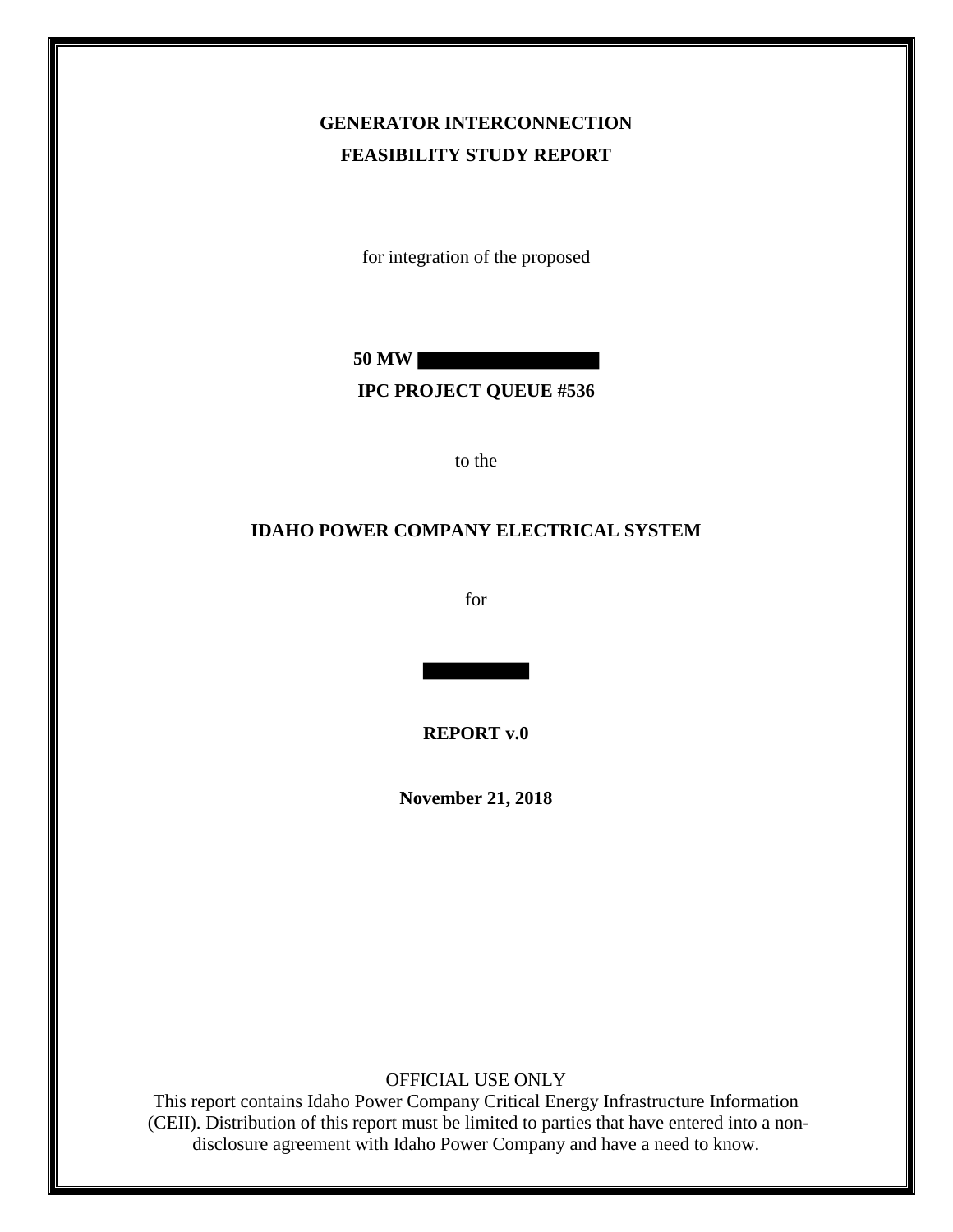## **Revision History**

| Date       | <b>Revision</b>   Initials | <b>Summary of Changes</b>     |
|------------|----------------------------|-------------------------------|
| 11/21/2018 |                            | FeSR GI #536 – Original issue |

50 MW Feasibility Study Report i

OFFICIAL USE ONLY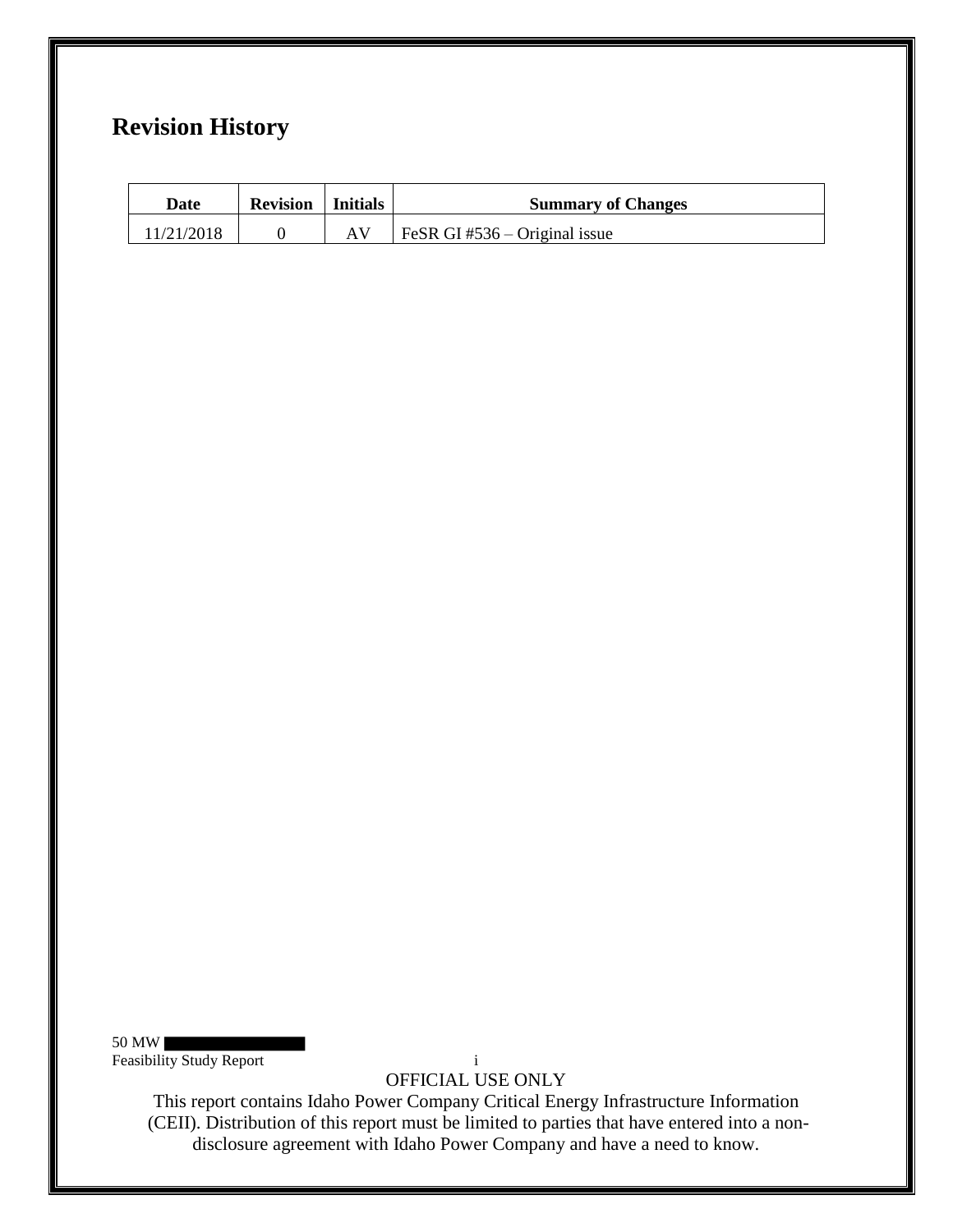# **Table of Contents**

| 1.0       |                                                                      |
|-----------|----------------------------------------------------------------------|
| 2.0       |                                                                      |
| 3.0       |                                                                      |
| 4.0       |                                                                      |
| 5.0       |                                                                      |
| 6.0       |                                                                      |
| 7.0       |                                                                      |
| 8.0       |                                                                      |
| 9.0       |                                                                      |
| 10.0      |                                                                      |
| 11.0      |                                                                      |
|           |                                                                      |
| $A-1.0$   |                                                                      |
| $A-2.0$   |                                                                      |
| $A - 3.0$ |                                                                      |
| $A-4.0$   | WECC Coordinated Off-Nominal Frequency Load Shedding and Restoration |
|           |                                                                      |
|           |                                                                      |
| $B-1.0$   |                                                                      |

50 MW

Feasibility Study Report ii

OFFICIAL USE ONLY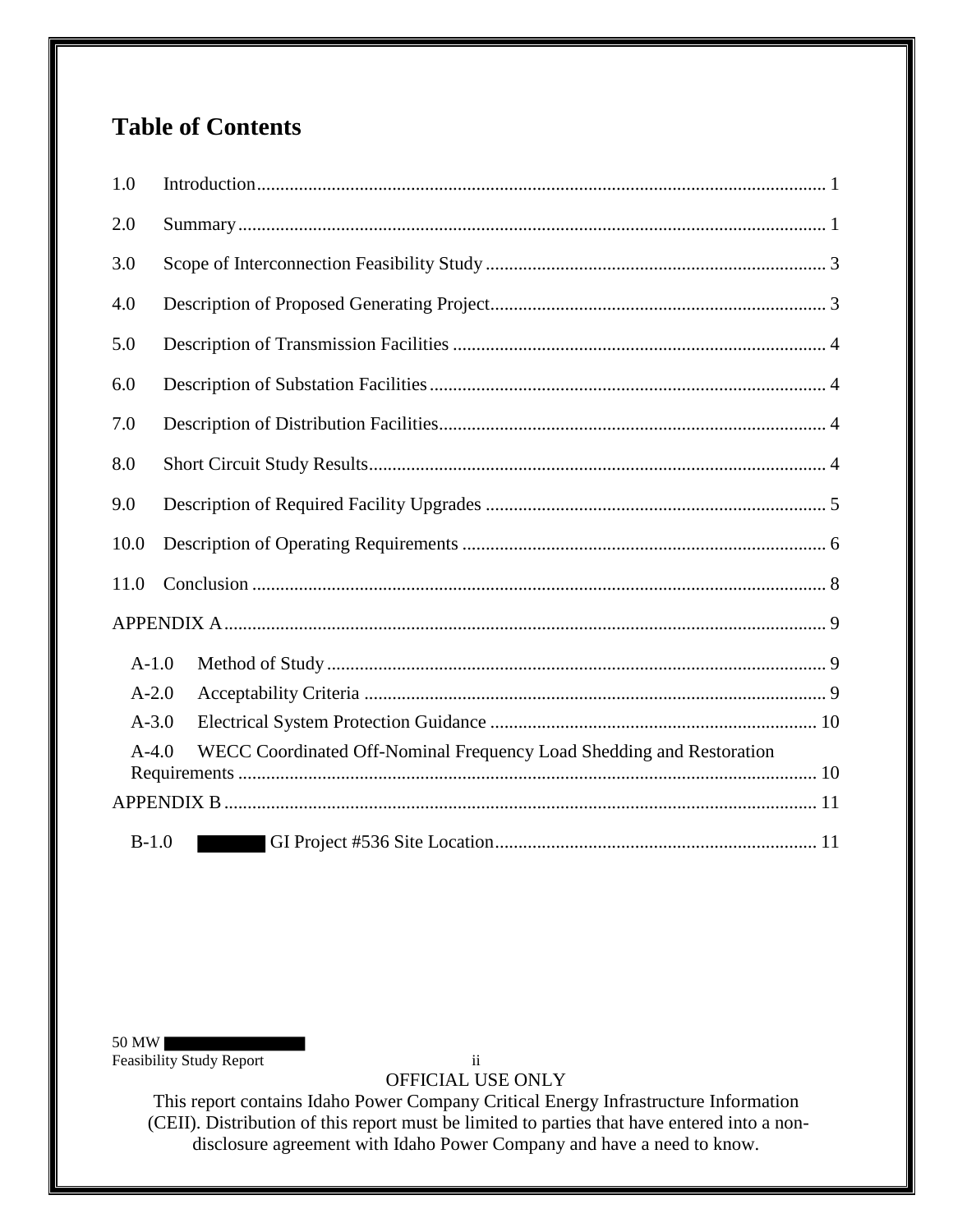## **List of Tables**

|--|--|--|

# **List of Figures**

| Figure 2 Location of |  |
|----------------------|--|

50 MW Feasibility Study Report iii

OFFICIAL USE ONLY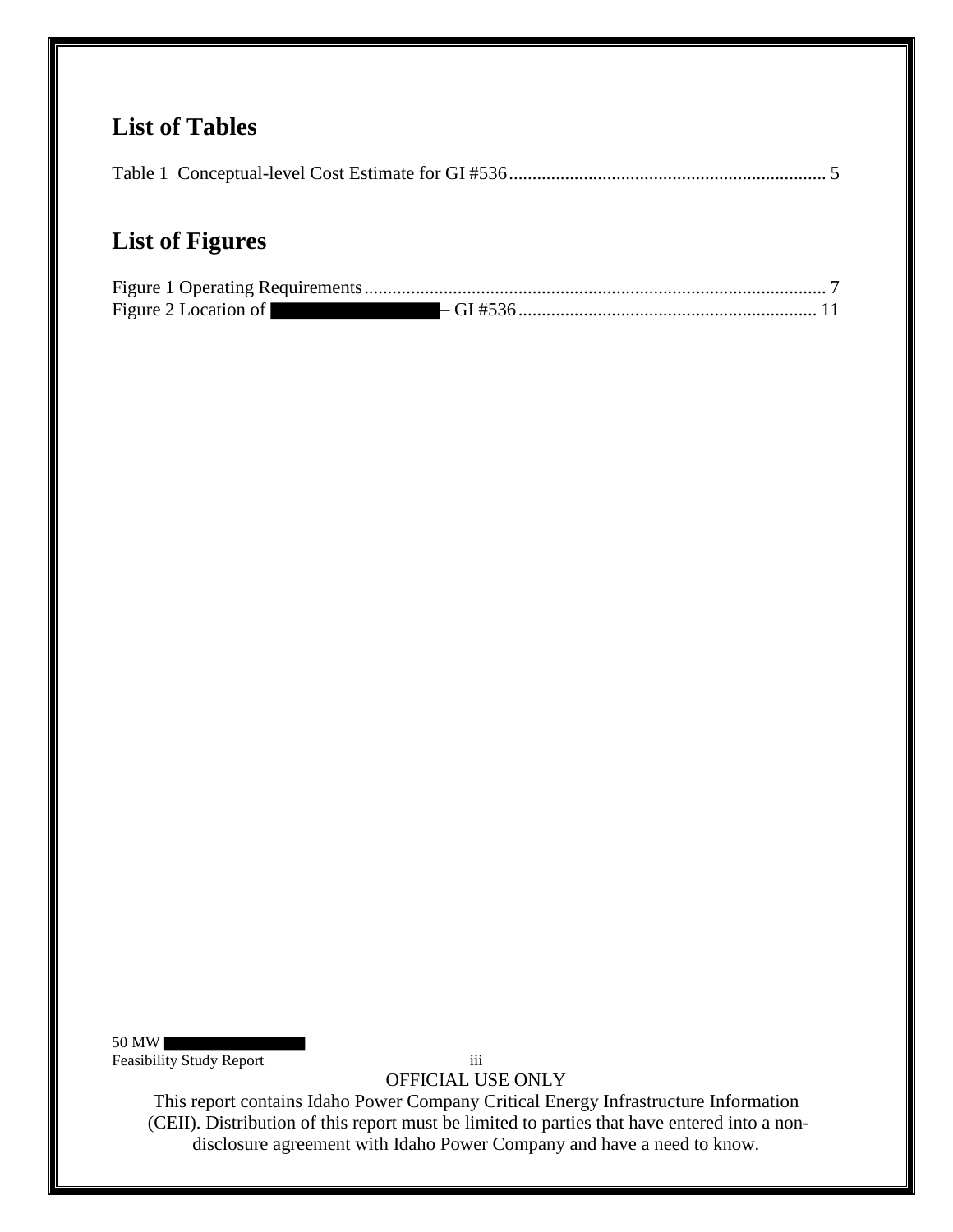#### **1.0 Introduction**

has contracted with Idaho Power Company (IPC) to perform a Generator Interconnection Feasibility Study for the integration of the proposed 50 MW (the Project). The Project is located in IPC's Western Region

in Malheur County, Oregon (See Figure 1: Location of – GI # 536 in Appendix B). The Project is Generation Interconnect (GI) queue number 536 (GI #536).

The Project has applied to connect to the IPC transmission system for an injection of 50 MW at a single Point of Interconnection (POI) at a 69-kV voltage. The POI is located at  $|$ 

. The POI is on IPC's Hope Junction (HPJN) – Harper Junction (HRPJ) 69-kV line approximately from the VALE station.

This report documents the basis for and the results of this feasibility study for the GI #536 Generation Interconnection Customer. The report describes the proposed project, the determination of project interconnection feasibility and estimated costs for integration of the Project to the Idaho Power System. This report satisfies the feasibility study requirements of the Idaho Power Tariff.

## **2.0 Summary**

The feasibility of interconnecting the 50 MW to IPC's HPJN - HRPJ 69kV line was evaluated. The power flow analysis indicated that interconnecting the is feasible.

The Project will be required to control voltage in accordance with a voltage schedule as provided by Idaho Power Grid Operations. Therefore, GI #536 will be required to install a plant controller for managing the real and reactive power output of the 50 MW inverter array at the project POI. Also, the installation of a phasor measurement unit device (PMU) at the POI and the installation and maintenance costs associated with communication circuits needed to stream PMU data will be required to interconnect GI #536.

A Transmission System Impact Study is required to determine if any additional network upgrades are required to integrate the Project into the IPC transmission system and to evaluate system impacts such as thermal, voltage, transient stability, and reactive margin.

Idaho Power anticipates significant upgrades to the Idaho Power Bulk Electric System (BES) will be required to integrate the 50 MW of . The necessary upgrades and their cost will be identified during the system impact study.

50 MW Feasibility Study Report 1

OFFICIAL USE ONLY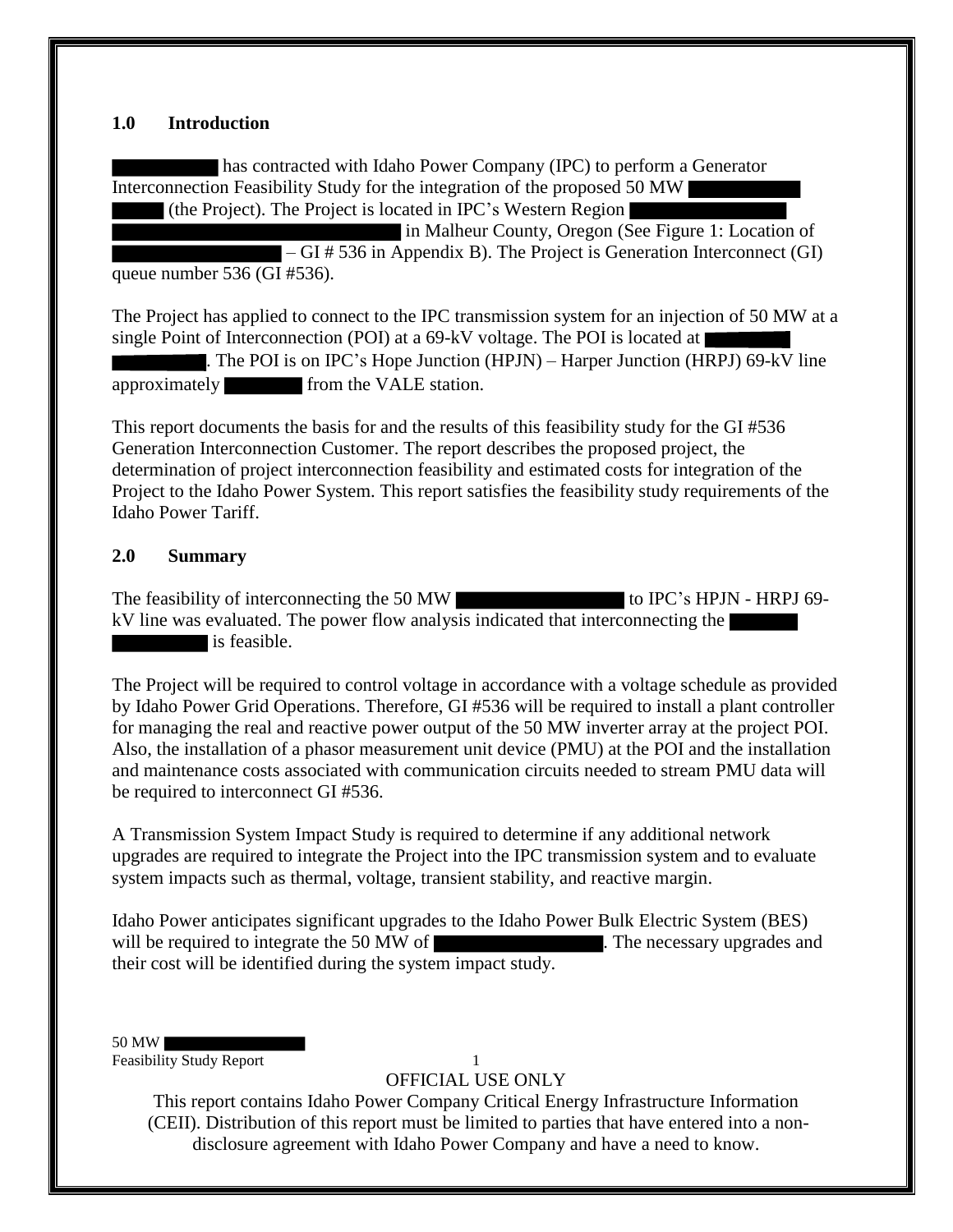Generator interconnection service, either as an Energy Resource or a Network Resource, does not in any way convey any right to deliver electricity to any specific customer or point of delivery.

The total preliminary cost estimate to interconnect the  $\blacksquare$  project to the HPJN – HRPJ 69 kV line is \$22,638,800 and includes the following tasks:

- Subtransmission upgrades
	- o Reconductor 38.7 miles of 69-kV line
	- o Upgrade 69-kV voltage regulator at VALE substation
- Substation upgrades
	- o Yard preparation of fenced yard
	- o Prefab control building with AC and DC systems installed
	- o Conduits and yard cables run between all yard apparatus/equipment and the control building
	- o 69-kV circuit breaker with disconnects
	- o Instrumentation transformers for protective relaying and metering
	- o Interconnect package
		- SEL 421/411L Protective relaying panels with PMU capability
		- SEL 2506 mirror bit boxes with fiber communications
		- Interconnect metering
- SCADA

The cost estimate includes direct equipment and installation labor costs, indirect labor costs and general overheads, and a contingency allowance. These are cost estimates only and final charges to the customer will be based on the actual construction costs incurred. It should be noted that the preliminary cost estimate of \$22,638,800 does not include the cost of:

- The customer's equipment/facilities.
- The land needed for the interconnection yard. This land will be IPC owned but is the responsibility of the interconnection customer to permit and purchase.
- The cost of the dedicated communications circuits required.
	- o Interconnection Customer to provide one dedicated 64 kilo-bit per second DDS leased line communications circuit between the POI and IPC Boise Bench substation for PMU data.
	- o Interconnection Customer to provide one dedicated 64 kilo-bit per second DDS leased line communications circuit between the POI and IPC Boise Bench substation for SCADA data.
	- o Interconnect Customer to provide one POTS (Plain Old Telephone Service) dial-up circuit for querying the revenue meter at the generation interconnection site. The dial-up circuit should be of sufficient quality to accommodate a dial-up modem connection.

#### 50 MW

Feasibility Study Report 2

## OFFICIAL USE ONLY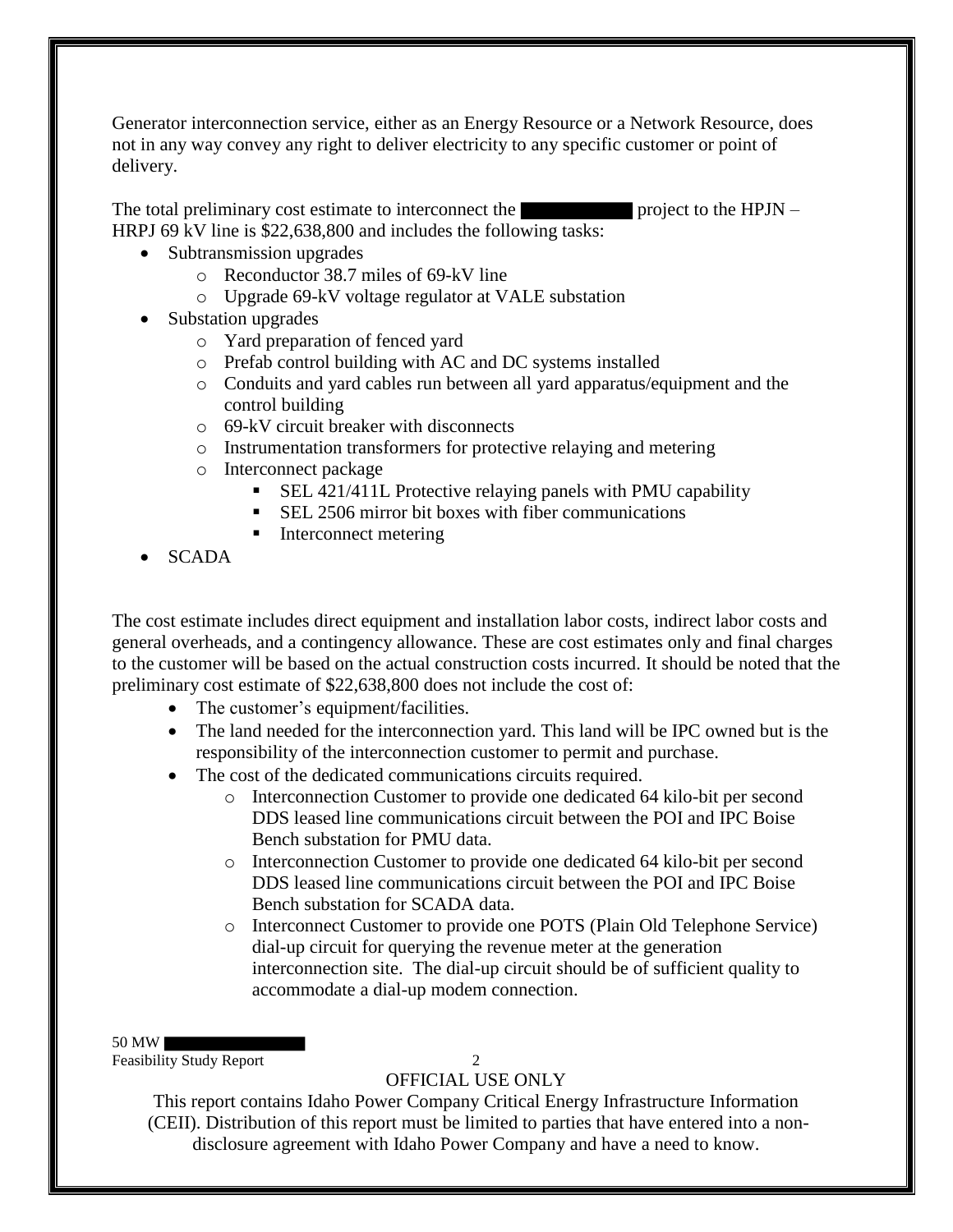- o Any 69 kV connection between the Project and the POI including the line termination apparatus. These facilities will be constructed, owned and operated by the Interconnection Customer.
- The overhead rates are subject to change during the year and tax gross-up percentages vary from year to year.
- These are estimated costs only and final charges to the customer will be based on the actual construction costs incurred, including overheads and tax gross-up.

## **3.0 Scope of Interconnection Feasibility Study**

The Interconnection Feasibility Study was done and prepared in accordance with Idaho Power Company Standard Generator Interconnection Procedures to provide a preliminary evaluation of the feasibility of the interconnection of the proposed generating project to the Idaho Power system. As listed in the Interconnection Feasibility Study agreement, the Interconnection Feasibility Study report provides the following information:

- preliminary identification of any circuit breaker short circuit capability limits exceeded as a result of the interconnection;
- preliminary identification of any thermal overload or voltage limit violations resulting from the interconnection; and
- preliminary description and non-binding estimated cost of facilities required to interconnect the Large Generating Facility to the IPC system and to address the identified short circuit and power flow issues.

All other proposed generation projects prior to the Project in the Generator Interconnect queue were considered in this study**.** A current list of these projects can be found in the Generation Interconnection folder located on the Idaho Power web site at the link shown below:

## **http://www.oatioasis.com/ipco/index.html.**

## **4.0 Description of Proposed Generating Project**

, GI #536, consists of a single 50 MW photovoltaic solar plant which requested to be connected to Idaho Power's HPJN - HRPJ 69-kV line. The Project will use inverters. Twenty-seven groups of twenty inverters will be connected to a 2.0 MVA transformers to step-up the voltage from 800 V to 34.5 kV. The twenty-seven transformers will be connected to the GSU 34.5 kV / 69kV transformer. The capacity of the system is 54,000 kVA.

50 MW Feasibility Study Report 3

OFFICIAL USE ONLY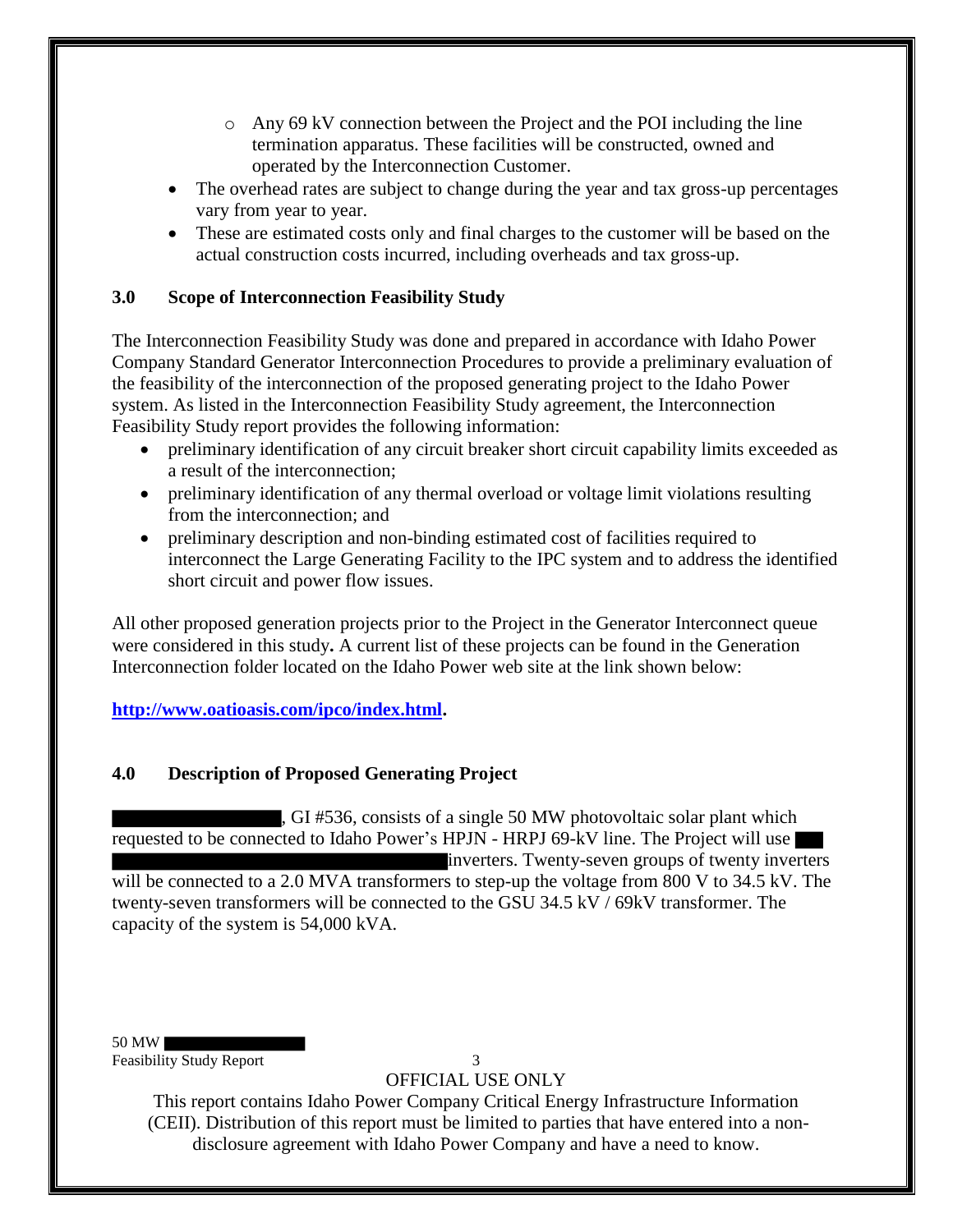## **5.0 Description of Transmission Facilities**

All generation projects in the area ahead of the Project in the IPC generation queue and their associated transmission system improvements were modeled in a preliminary power flow analysis to evaluate the feasibility of interconnecting GI #536.

Preliminary power flow analysis indicated that interconnection of a 50 MW injection at the POI considered in this study is feasible. A Transmission System Impact Study will be required to determine the specific network upgrades required to integrate the full project output of 50 MW.

## **6.0 Description of Substation Facilities**

The HPJN – HRPJ line is radially fed by IPC's 69/12.5 kV VALE substation in Malheur County, Oregon.

## **7.0 Description of Distribution Facilities**

No distribution facilities are affected by the Project.

## **8.0 Short Circuit Study Results**

The Project must be a source of ground current for line relaying. This is typically achieved through the proper selection of transformer configurations. For example, an autobank with a delta tertiary is a source of ground current, (other configurations can and do exist).

The fault duty at the approximate POI (with no Project modeling) is as follows.

Single-Line-to-Ground Fault Duty  $=$   $\blacksquare$  A Line-to-Line Fault Duty  $=$   $\blacksquare$  A Three-Phase Fault Duty  $=$   $\blacksquare$  A

The sequence network reductions at the point of interconnection are as follows.

| Positive Sequence:        |  |
|---------------------------|--|
| <b>Negative Sequence:</b> |  |
| Zero Sequence:            |  |

50 MW Feasibility Study Report 4

OFFICIAL USE ONLY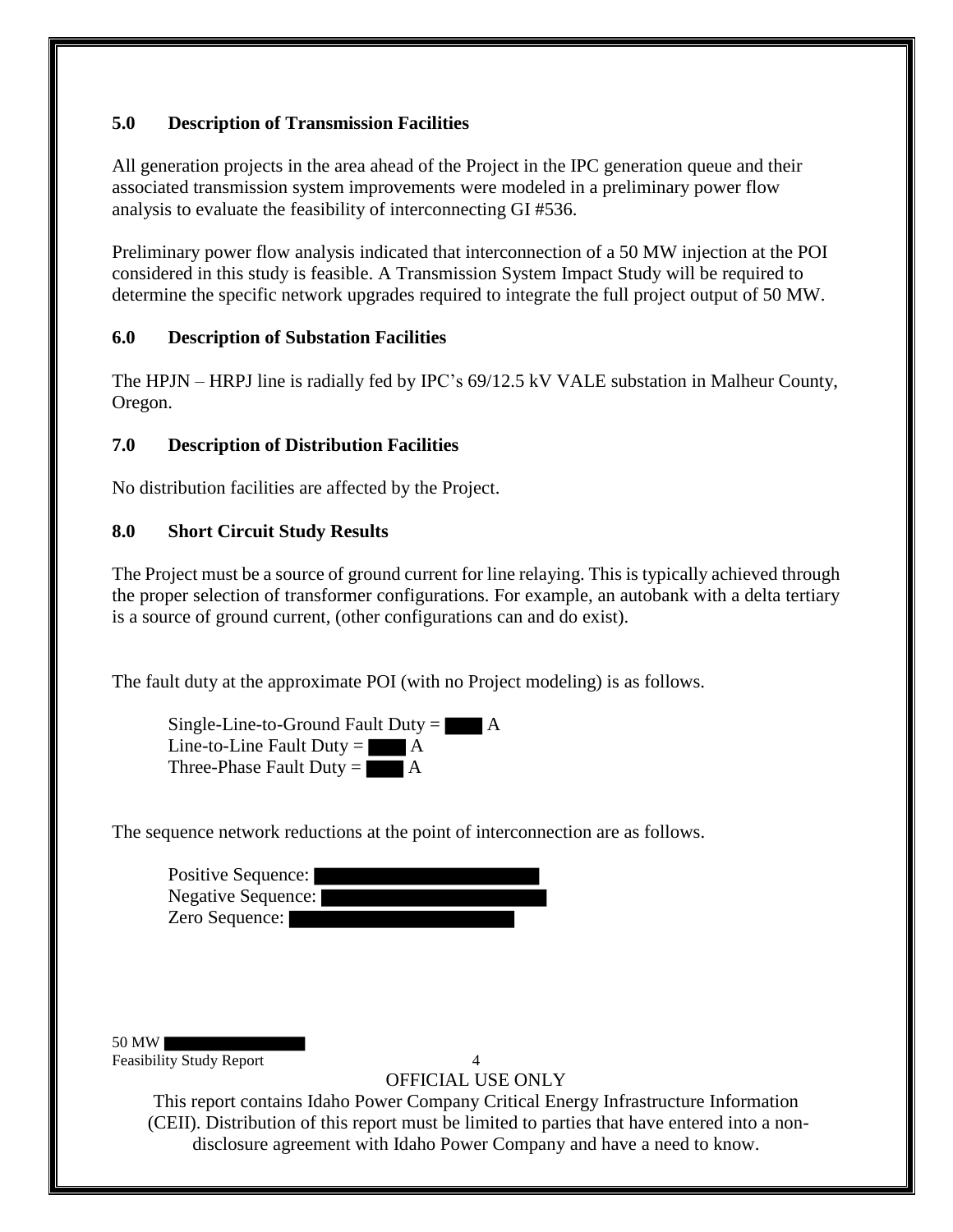## **9.0 Description of Required Facility Upgrades**

Preliminary results indicate that the upgrades will include a new station, 38.7 miles of 69-kV line reconductoring, 69-kV voltage regulator, circuit breaker, and SCADA and PMU at the POI.

The Project will be required to provide a plant controller that will operate the inverter system in Volt/VAr control mode in order to regulate voltage according to a voltage schedule that will be provided by Idaho Power.

The following upgrades will be required to IPC-owned facilities to facilitate the interconnection of GI #536:

- Subtransmission upgrades
	- o Reconductor 38.7 miles of 69-kV line
	- o Upgrade 69-kV voltage regulator at VALE substation
- Substation upgrades
	- o Yard preparation of fenced yard
	- o Prefab control building with AC and DC systems installed
	- o Conduits and yard cables run between all yard apparatus/equipment and the control building
	- $\circ$  69-kV circuit breaker with disconnects
	- o Instrumentation transformers for protective relaying and metering
	- o Interconnect package
		- SEL 421/411L Protective relaying panels with PMU capability
		- SEL 2506 mirror bit boxes with fiber communications
		- Interconnect metering
- SCADA

See the conceptual-level cost estimate in Table 1.

Table 1 Conceptual-level Cost Estimate for GI #536

| <b>Item of Work</b>                                      | <b>Estimate</b> |
|----------------------------------------------------------|-----------------|
| Generation interconnection and protection package        | \$1,800,000     |
| Substation upgrades                                      | \$1,164,000     |
| Distribution upgrades                                    | \$0             |
| Transmission upgrades (1)                                | \$12,550,000    |
| Unloaded costs                                           | \$15,514,000    |
| Contingency 30% (2)                                      | \$4,654,200     |
| Total unloaded costs                                     | \$20,168,200    |
| Overheads $12.25\%(3)$                                   | \$2,470,600     |
| Total Conceptual-level Cost Estimate in 2018 dollars (4) | \$22,638,800    |

50 MW

Feasibility Study Report 5

OFFICIAL USE ONLY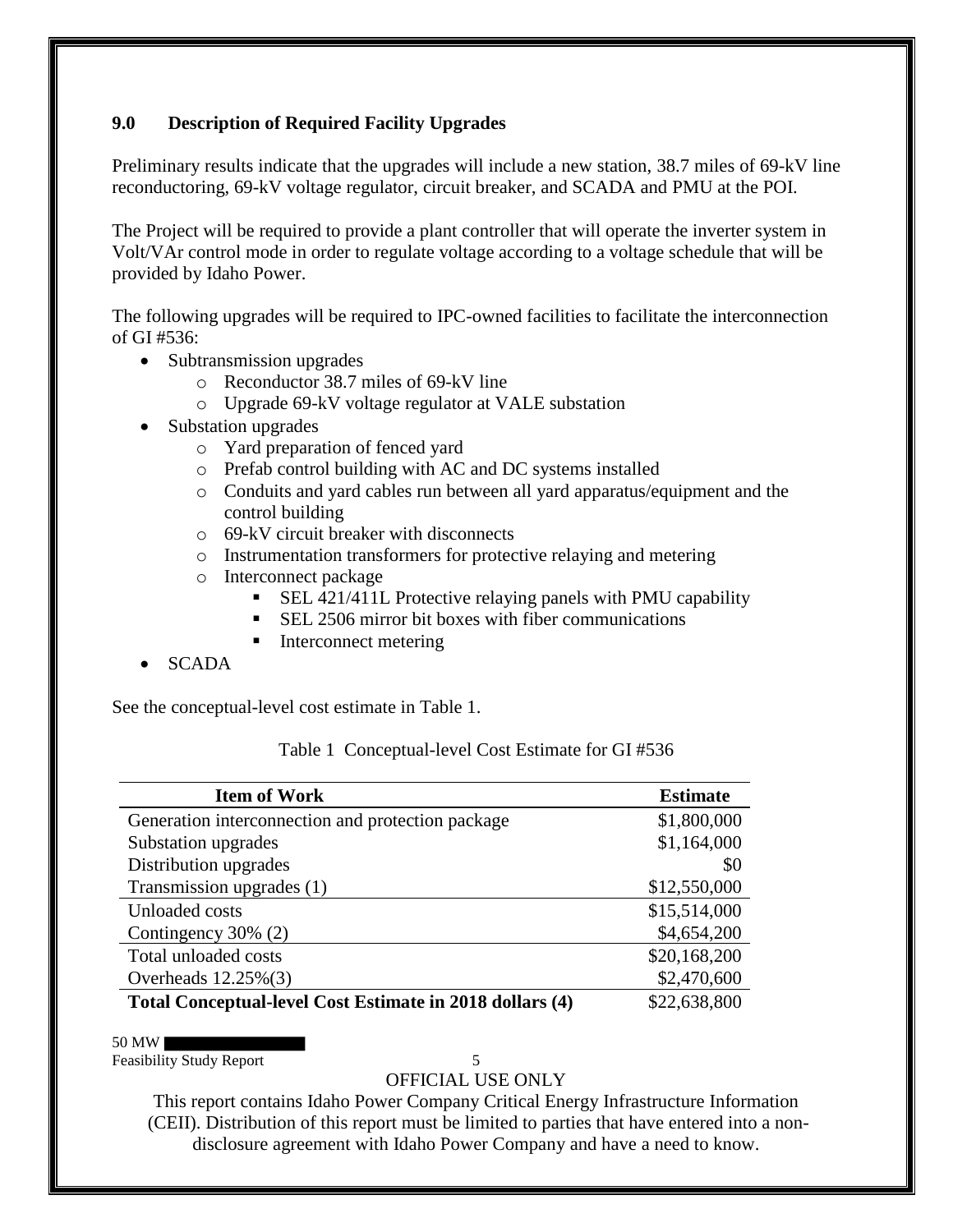(1) Does not include upgrades to the BES

(2) Contingency is added to cover the unforeseen costs in the estimate. These costs can include unidentified design components, material cost increases, labor estimate shortfalls, etc.

(3) Overhead costs cover the indirect costs associated with the Project.

(4) This cost estimate includes direct equipment, material, labor, overheads, and contingency as shown.

- Note that these estimates do not include the cost of:
	- o The customer's equipment/facilities.
	- o The land needed for the interconnection yard. This land will be IPC owned but is the responsibility of the interconnection customer to permit and purchase.
	- o The cost of the dedicated communications circuits required.
		- Interconnection Customer to provide one dedicated 64 kilo-bit per second DDS leased line communications circuit between the POI and IPC Boise Bench substation for PMU data.
		- Interconnection Customer to provide one dedicated 64 kilo-bit per second DDS leased line communications circuit between the POI and IPC Boise Bench substation for SCADA data.
		- Interconnect Customer to provide one POTS (Plain Old Telephone Service) dial-up circuit for querying the revenue meter at the generation interconnection site. The dial-up circuit should be of sufficient quality to accommodate a dial-up modem connection.
	- o Any 69 kV connection between the Project and the POI including the line termination apparatus. These facilities will be constructed, owned and operated by the Interconnection Customer.
- The overhead rates are subject to change during the year and tax gross-up percentages vary from year to year.
- These are estimated costs only and final charges to the customer will be based on the actual construction costs incurred, including overheads and tax gross-up.
- These are non-binding conceptual level cost estimates that will be further refined upon the request and completion of Transmission and Distribution Facility Studies.

Cost estimates include direct equipment and installation labor costs, indirect labor costs and general overheads, and a contingency allowance. These are preliminary cost estimates only and final charges to the customer will be based on the actual construction costs incurred.

#### **10.0 Description of Operating Requirements**

The Project shall be capable of injecting reactive power (over-excited) and absorbing reactive power (under-excited) equal to 16.4 MVARS at all active power output between 20% and 100% of nameplate active power rating.

50 MW

Feasibility Study Report 6

OFFICIAL USE ONLY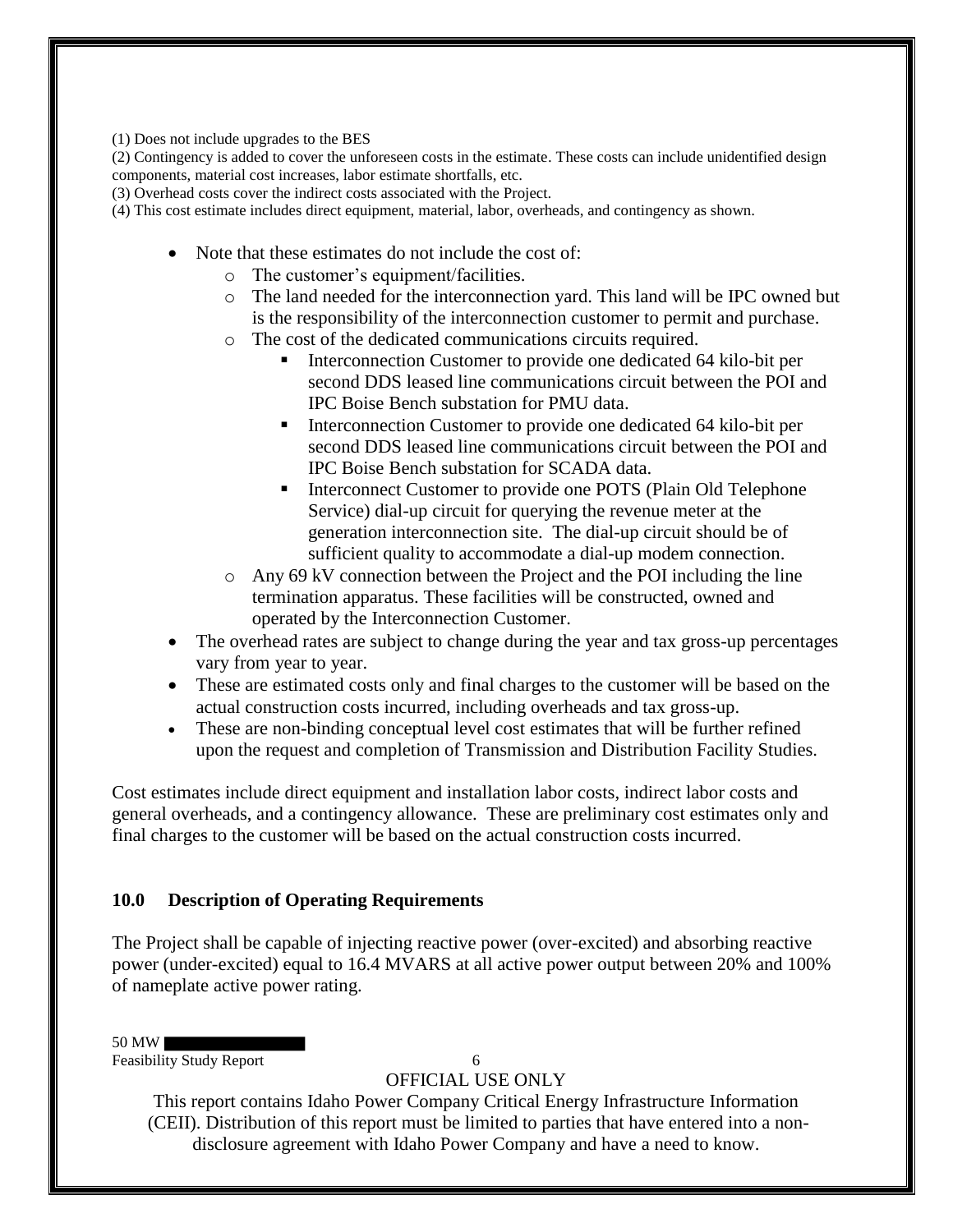

**Figure 1 Operating Requirements**

Identification of any additional equipment required at the plant to meet Idaho Power reactive power capability interconnection requirements will be provided in the System Impact Study.

GI #536 will be required to control voltage in accordance with a voltage schedule as provided by Idaho Power Grid Operations. GI #536 is required to install a plant controller for managing the real and reactive power output of the 50 MW inverter array at the project POI. Also, the installation of a PMU at the POI and maintenance costs associated with communication circuits needed to stream PMU data will be required to be provided in order to interconnect GI #536.

Voltage flicker at startup and during operation will be limited to less than 5% as measured at the POI. The allowable voltage flicker limit is further reduced during operation due to multiple voltage fluctuations per hour or minute, per Idaho Power's T&D Advisory Information Manual. The Project is required to comply with the applicable voltage fluctuation limits found in IEEE Standard 1453-2004 *IEEE Recommended Practice for Measurement and Limits of Voltage Fluctuations and Associated Light Flicker on AC Power Systems.* 

The project is required to comply with the applicable Voltage and Current Distortion Limits found in IEEE Standard 519-2014 *IEEE Recommended Practices and Requirements for Harmonic Control in Electrical Power Systems*.

50 MW

Feasibility Study Report 7

## OFFICIAL USE ONLY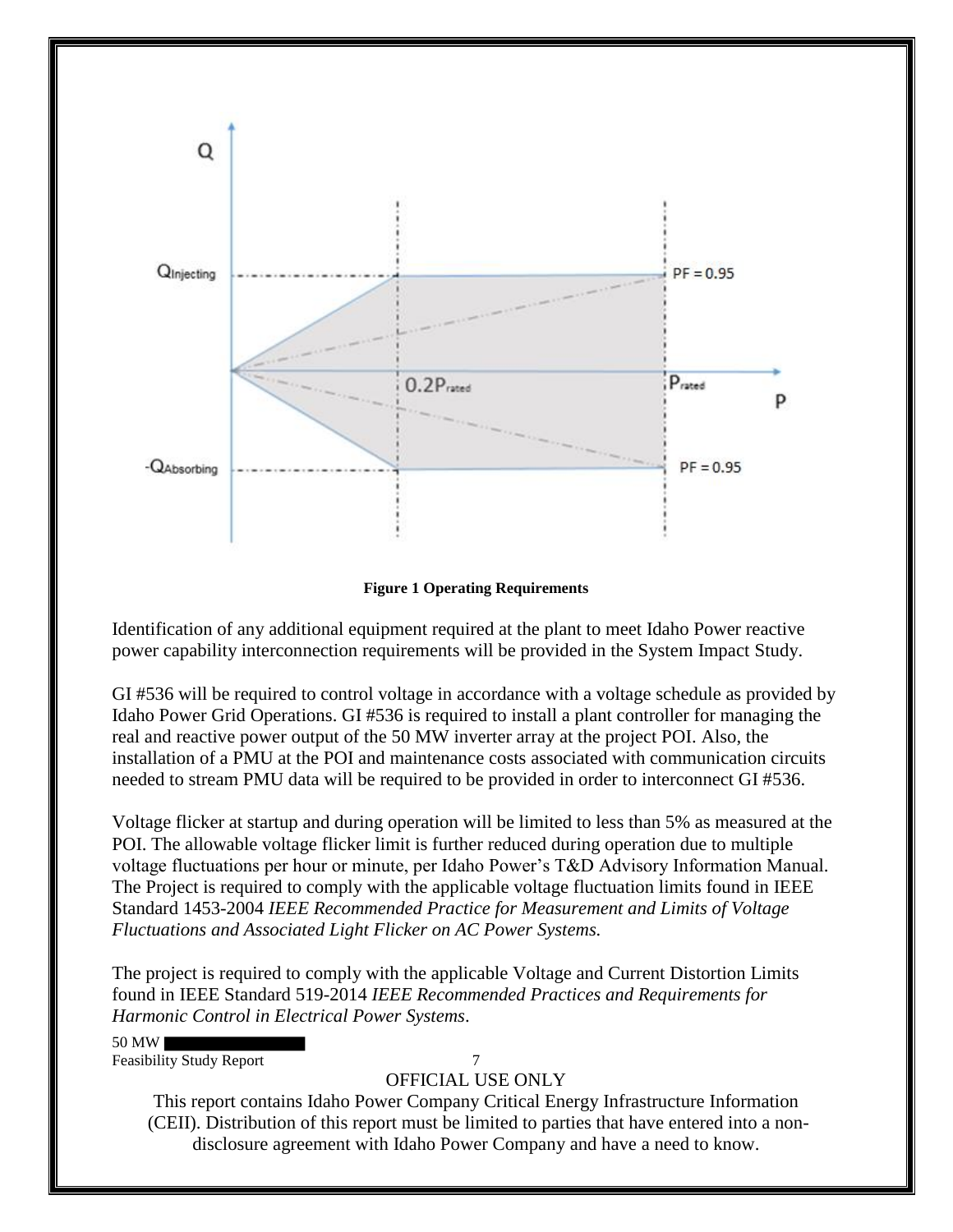Additional operating requirements for the Project may be identified in the System Impact Study when it is performed.

## **11.0 Conclusion**

The requested interconnection of the , GI #536, to Idaho Power's system was studied.

The results of this study work confirm that it is feasible to interconnect the

, GI #536, to the existing Idaho Power system. A Transmission System Impact Study is required to determine the specific transmission network upgrades required to integrate the project as a Network Resource.

All generation projects in the area ahead of the Project in the IPC generation interconnection queue and their associated transmission system improvements were modeled in a preliminary power flow analysis to evaluate the feasibility of interconnecting GI #536. The results and conclusions of this feasibility study are based on the realization of these projects in the unique queue/project order.

The estimated cost to interconnect GI #536 to the IPC system at the 69-kV point of interconnection considered in this study is approximately \$22,638,800.

Generator interconnection service, either as an Energy Resource or a Network Resource, does not in any way convey any right to deliver electricity to any specific customer or point of delivery. Transmission requirements to integrate the Project will be determined during the System Impact Study phase of the generator interconnection process.

50 MW Feasibility Study Report 8

OFFICIAL USE ONLY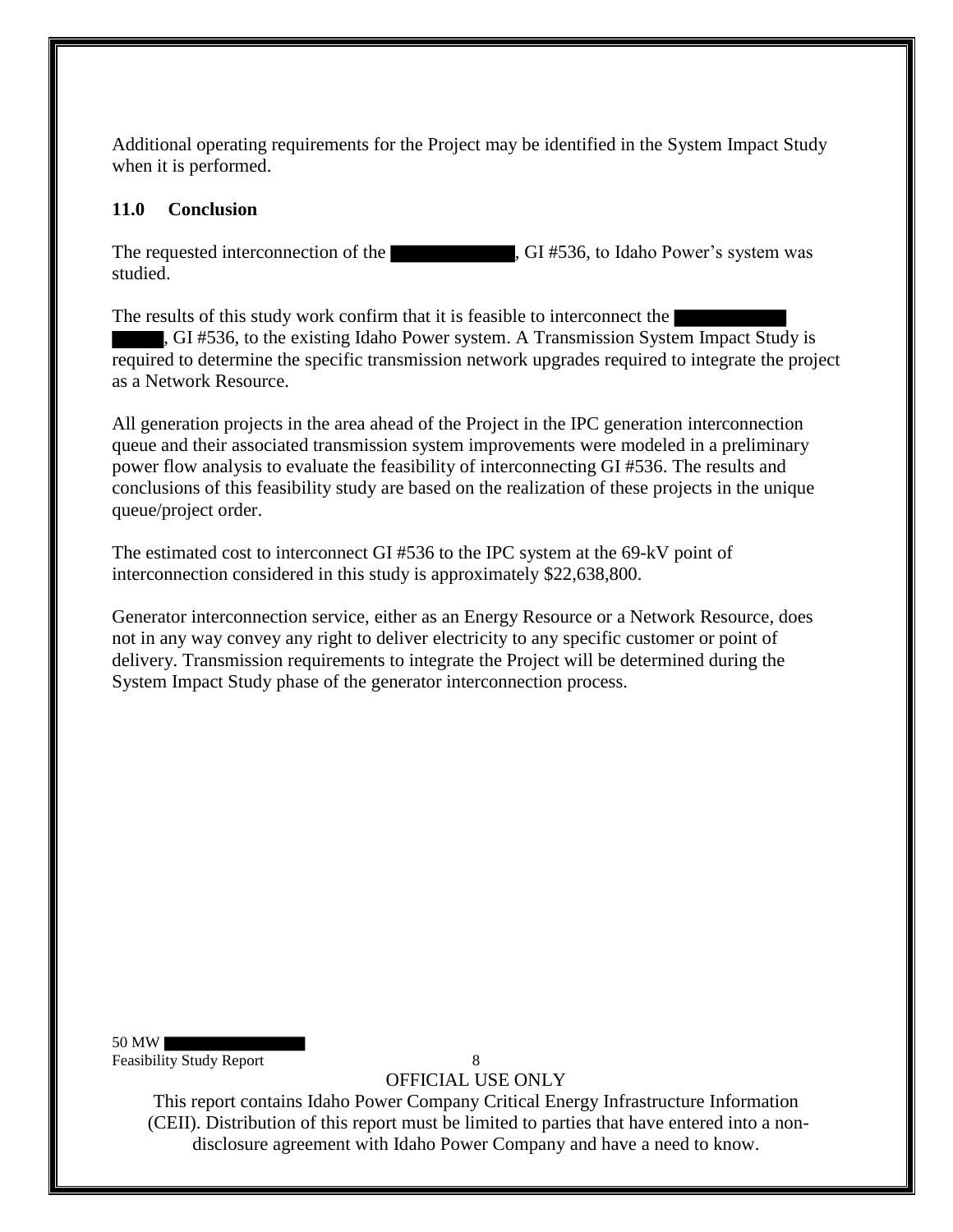## **APPENDIX A**

## **A-1.0 Method of Study**

The System Impact Study plan inserts the Project up to the maximum requested injection into the selected Western Electric Coordinating Council (WECC) power flow case and then, using PowerWorld Simulator or GE's Positive Sequence Load Flow (PSLF) analysis tool, the impacts of the new resource on Idaho Power's transmission system (lines, transformers, etc.) within the study area are analyzed. The WECC and Idaho Power reliability criteria and Idaho Power operating procedures were used to determine the acceptability of the configurations considered. The WECC case is a recent case modified to simulate stressed but reasonable pre-contingency energy transfers utilizing the IPC system. For distribution feeder analysis, Idaho Power utilizes DNV-GL Synergi Software and EPRI's OpenDSS Software.

#### **A-2.0 Acceptability Criteria**

The following acceptability criteria were used in the power flow analysis to determine under which system configuration modifications may be required:

- The continuous rating of equipment is assumed to be the normal thermal rating of the equipment. This rating will be as determined by the manufacturer of the equipment or as determined by Idaho Power. Less than or equal to 100% of continuous rating is acceptable.
- Idaho Power's Voltage Operating Guidelines were used to determine voltage requirements on the system. This states, in part, that distribution voltages, under normal operating conditions, are to be maintained within plus or minus 5% (0.05 per unit) of nominal everywhere on the feeder. Therefore, voltages greater than or equal to 0.95 pu voltage and less than or equal to 1.05 pu voltage are acceptable.
- Voltage flicker during starting or stopping the generator is limited to 5% as measured at the point of interconnection, per Idaho Power's T&D Advisory Information Manual.
- Idaho Power's Reliability Criteria for System Planning was used to determine proper transmission system operation.
- All customer generation must meet IEEE 519 and ANSI C84.1 Standards.
- All other applicable national and Idaho Power standards and prudent utility practices were used to determine the acceptability of the configurations considered.
- The stable operation of the system requires an adequate supply of volt-amperes reactive (VArs) to maintain a stable voltage profile under both steady-state and dynamic system conditions. An inadequate supply of VArs will result in voltage decay or even collapse under the worst conditions.

Equipment/line/path ratings used will be those that are in use at the time of the study or that are represented by IPC upgrade projects that are either currently under construction or whose budgets have been approved for construction in the near future. All other potential future ratings

50 MW

Feasibility Study Report 9

OFFICIAL USE ONLY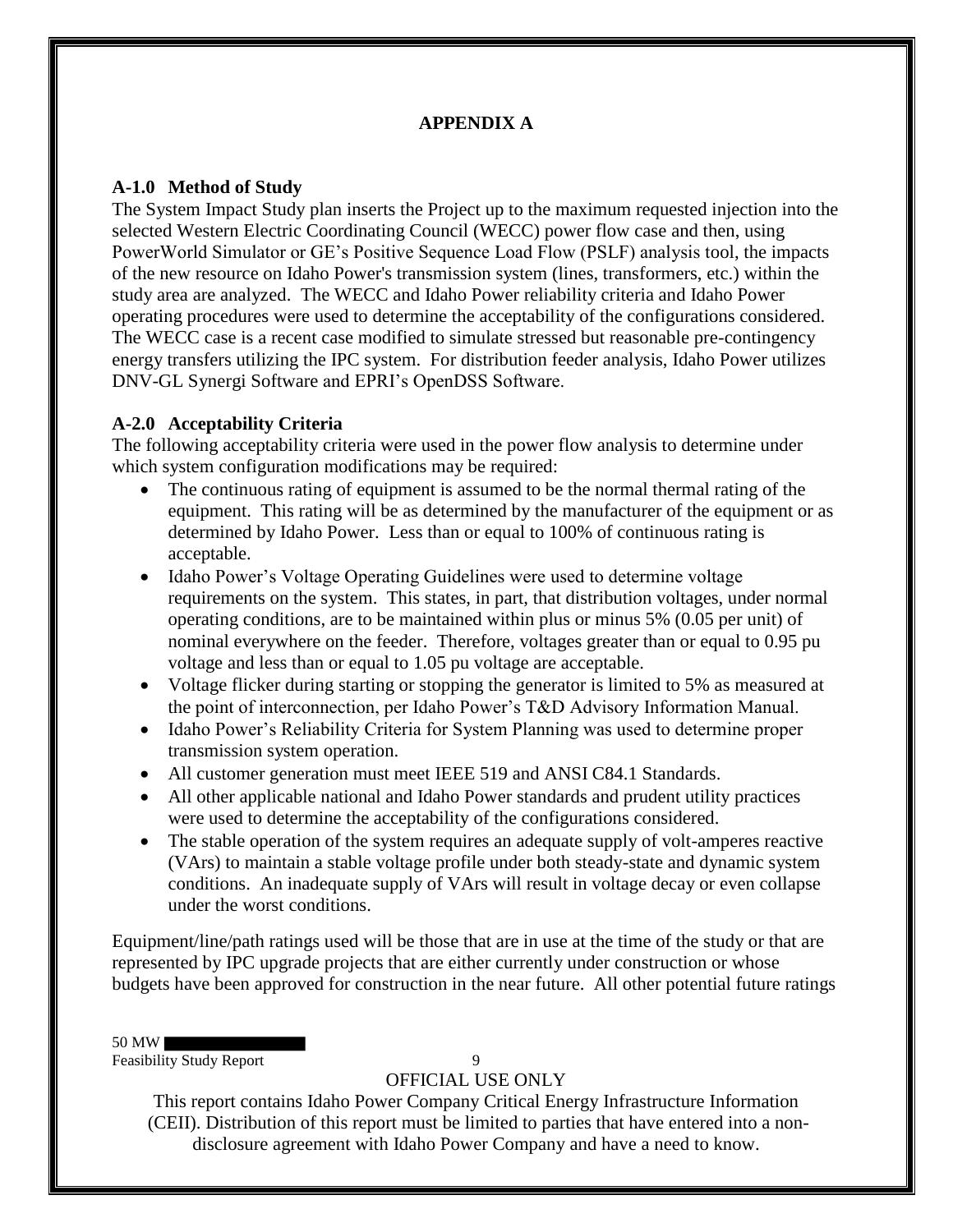are outside the scope of this study. Future transmission changes may, however, affect current facility ratings used in the study.

## **A-3.0 Electrical System Protection Guidance**

IPC requires electrical system protection per Requirements for Generation Interconnections found on the Idaho Power Web site,

**http://www.idahopower.com/pdfs/BusinessToBusiness/facilityRequirements.pdf**

## **A-4.0 WECC Coordinated Off-Nominal Frequency Load Shedding and Restoration Requirements**

IPC requires frequency operational limits to adhere to WECC Under-frequency and Overfrequency Limits per the WECC Coordinated Off-Nominal Frequency Load Shedding and Restoration Requirements available upon request.

50 MW Feasibility Study Report 10

OFFICIAL USE ONLY